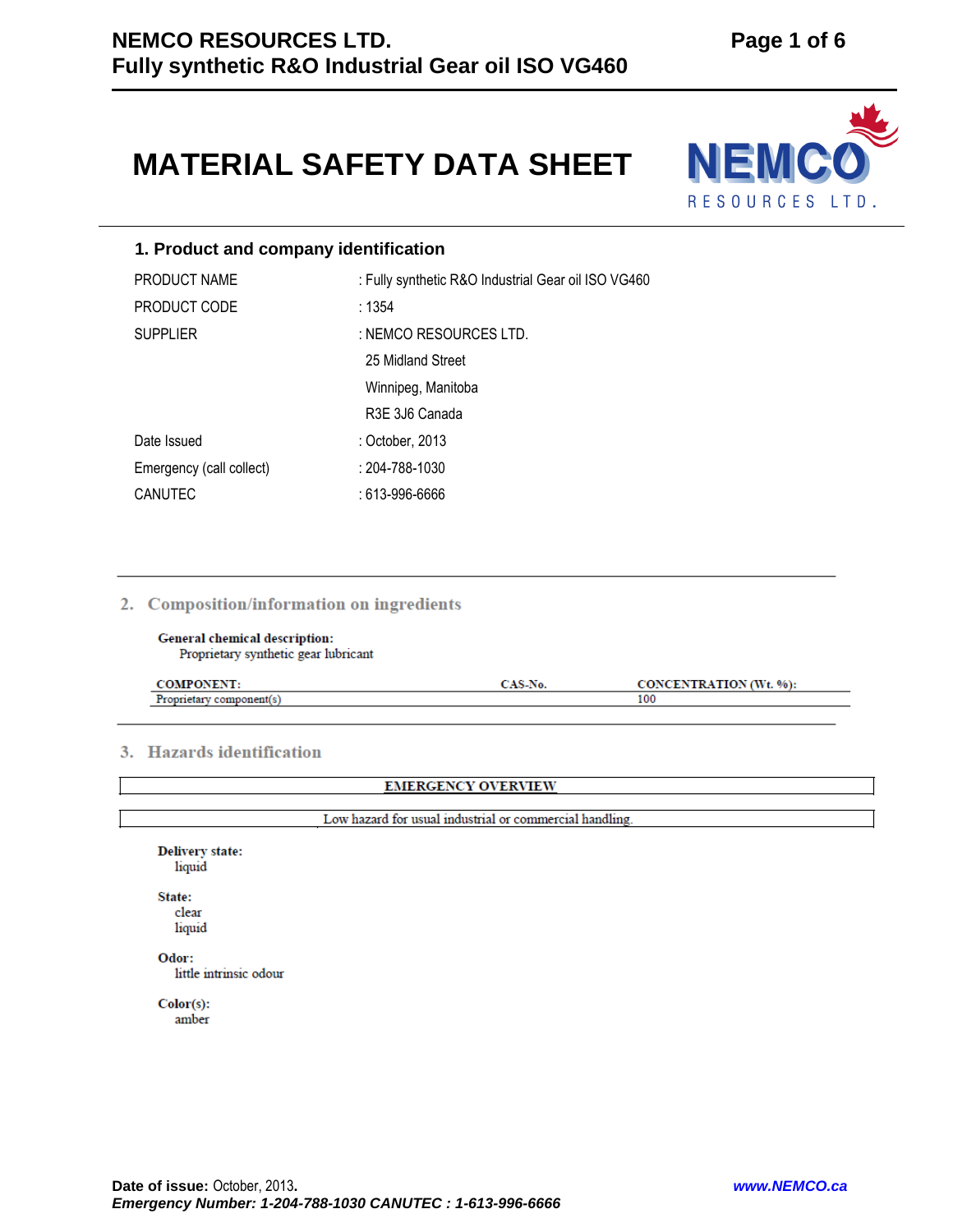# **NEMCO RESOURCES LTD.** Fully synthetic R&O Industrial Gear oil ISO VG460

**Routes of entry:** Skin contact

# **Potential Health Acute Effects:**

## **Inhalation:**

May cause respiratory irritation.

#### Skin contact:

Similar materials are not classified as skin irritants.

#### Eye contact:

Similar materials are not classified as eye irritants.

#### Ingestion:

May be harmful if swallowed in large quantities.

# **Potential Chronic Health Effects:**

None known

# 4. First aid measures

#### After inhalation:

Immediately remove victim to fresh air. If breathing has stopped, administer artificial respiration. Seek medical attention immediately.

#### After skin contact:

Wash thoroughly with soap and water.

#### After eye contact:

Rinse immediately with plenty of water, also under the eyelids, for at least 15 minutes. Do not rub eyes; mechanical action may cause corneal damage. If adverse health effects develop seek medical attention.

#### After ingestion:

Call a physician or poison control center immediately.

# 5. Fire fighting measures

#### **Flash point:**

464 °F (240 °C) :: Flash Point, Pensky-Martens

#### Suitable extinguishing media:

**Water Spray** Foam. Carbon dioxide. Dry Chemical

#### Unusual fire or explosion hazards: None known

#### Hazardous combustion products:

nitrogen oxides, phosphorus oxides, carbon monoxide, Carbon dioxide., Sulphur oxides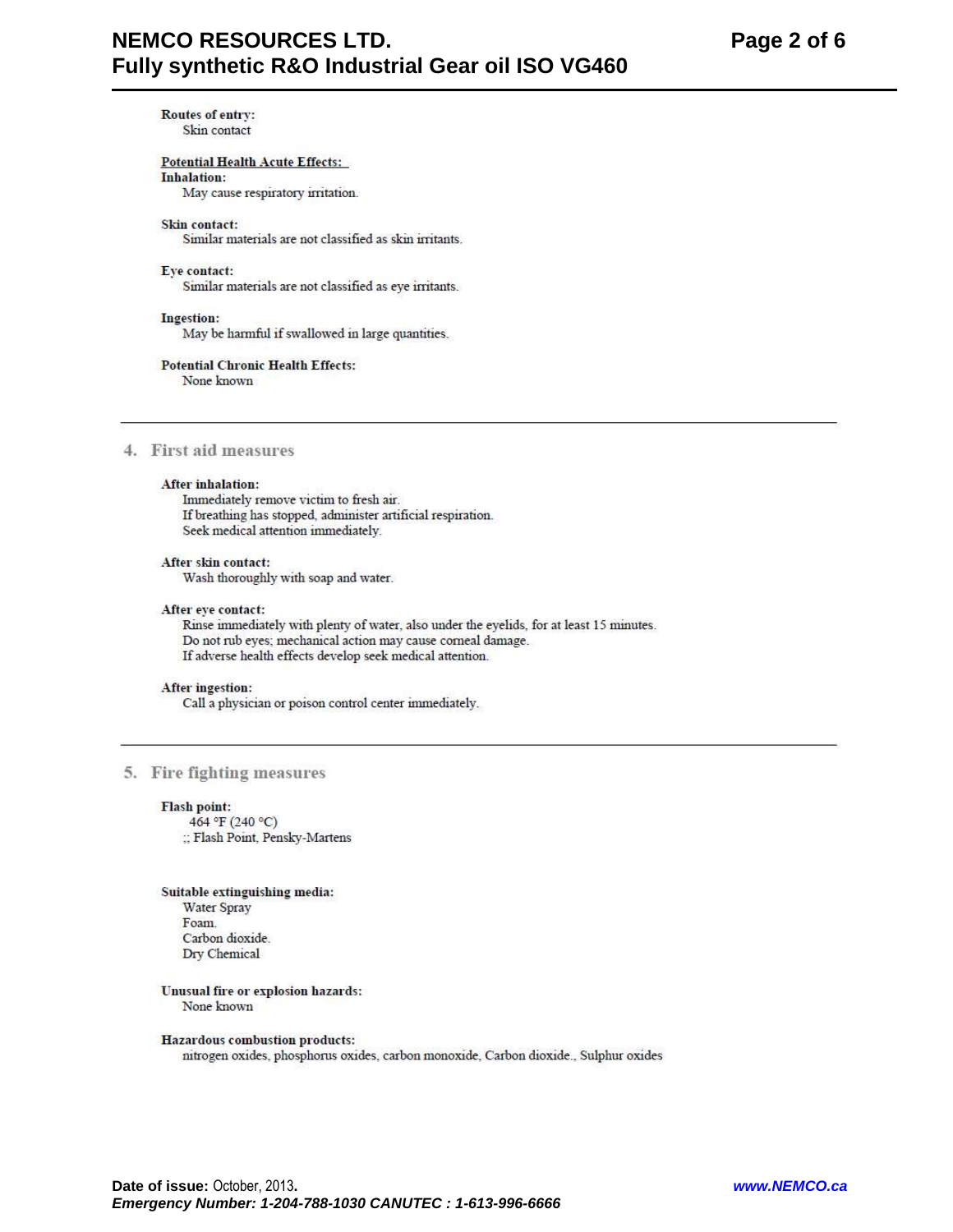# **NEMCO RESOURCES LTD.** Fully synthetic R&O Industrial Gear oil ISO VG460

Additional fire fighting advice: In case of fire, keep containers cool with water spray.

If a spill or leak has not ignited, use water spray to disperse the vapors.

Water spray may be used to flush spills away from fire.

# 6. Accidental release measures

#### **Personal precautions:**

Wear adequate personal protective clothing and equipment.

# **Environmental precautions:** Add dry material to absorb spill (if large spill, dike to contain).

#### Methods for cleaning and take-up:

Pick up spilled material and containerize for recovery or disposal. Flush area with water to remove residues.

# 7. Handling and storage

# **Handling:**

**Handling advice:** No particular measures required.

Storage: General storage advice: Avoid container damage while handling and storing.

#### 8. Exposure controls/personal protection

Indication for system design: Ensure adequate ventilation.

#### Personal protection measures:

#### **Respiratory protection:**

Not applicable with adequate ventilation.

#### Hand protection:

Protective gloves made of rubber.

#### Eye protection:

Safety glasses with side shields.

# 9. Physical and chemical properties

#### **General description:** Delivery state: State:

Odor: Color(s):

#### **Designation**

**Value** 

**Method** 

little intrinsic odour

liquid

clear liquid

amber

Date of issue: October, 2013. Emergency Number: 1-204-788-1030 CANUTEC : 1-613-996-6666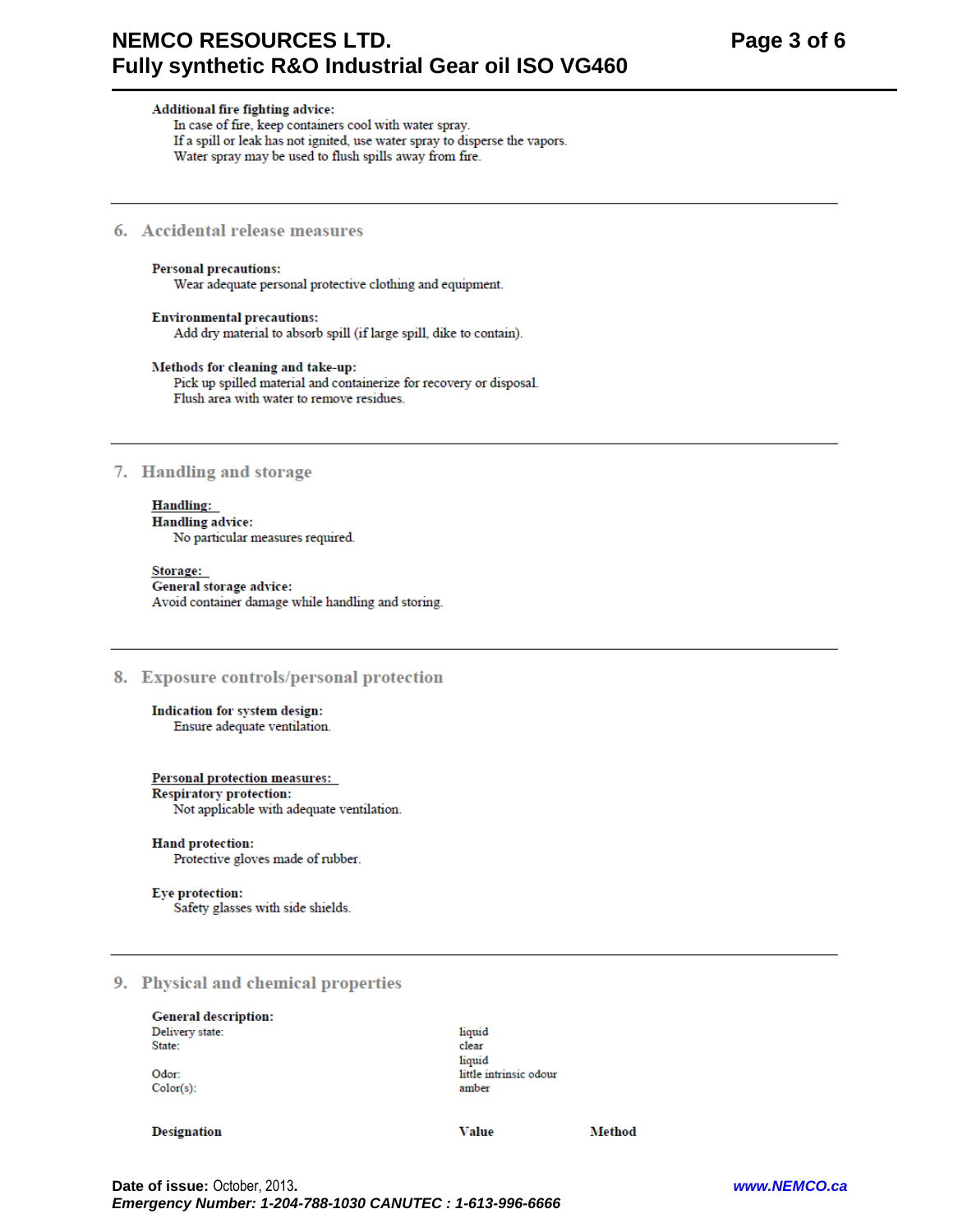# **NEMCO RESOURCES LTD.** Fully synthetic R&O Industrial Gear oil ISO VG460

Melting point Density Solubility in Water  $-28 °C (-18.4 °F)$  $0.86$  g/cm3 Insoluble

no information no information

10. Stability and reactivity

**Reactivity:** Materials to avoid: Oxidizers **Bases Strong Acids** 

Hazardous polymerization: Will not occur

# 11. Toxicological information

#### General toxicological information:

No toxicity information available or testing conducted on this product. Any health or toxicological information included in Section 3 was based on data associated with the components or an analogous product.

# 12. Ecological information

General ecological information: no data available

# 13. Disposal considerations

#### Waste disposal of product:

Avoid landfilling liquids.

Reclaim where possible.

All recovered material should be packaged, labeled, transported, and disposed or reclaimed in conformance with applicable laws and regulations and in conformance with good engineering practices.

# 14. Transport information

#### **General information:**

Not hazardous according to RID, ADR, ADNR, IMDG, IATA-DGR, CFR and TDG.

# 15. Regulatory information

**TSCA Inventory Status:** 

This product and/or all of its components are either included on or exempt from the TSCA Inventory of Chemical Substances.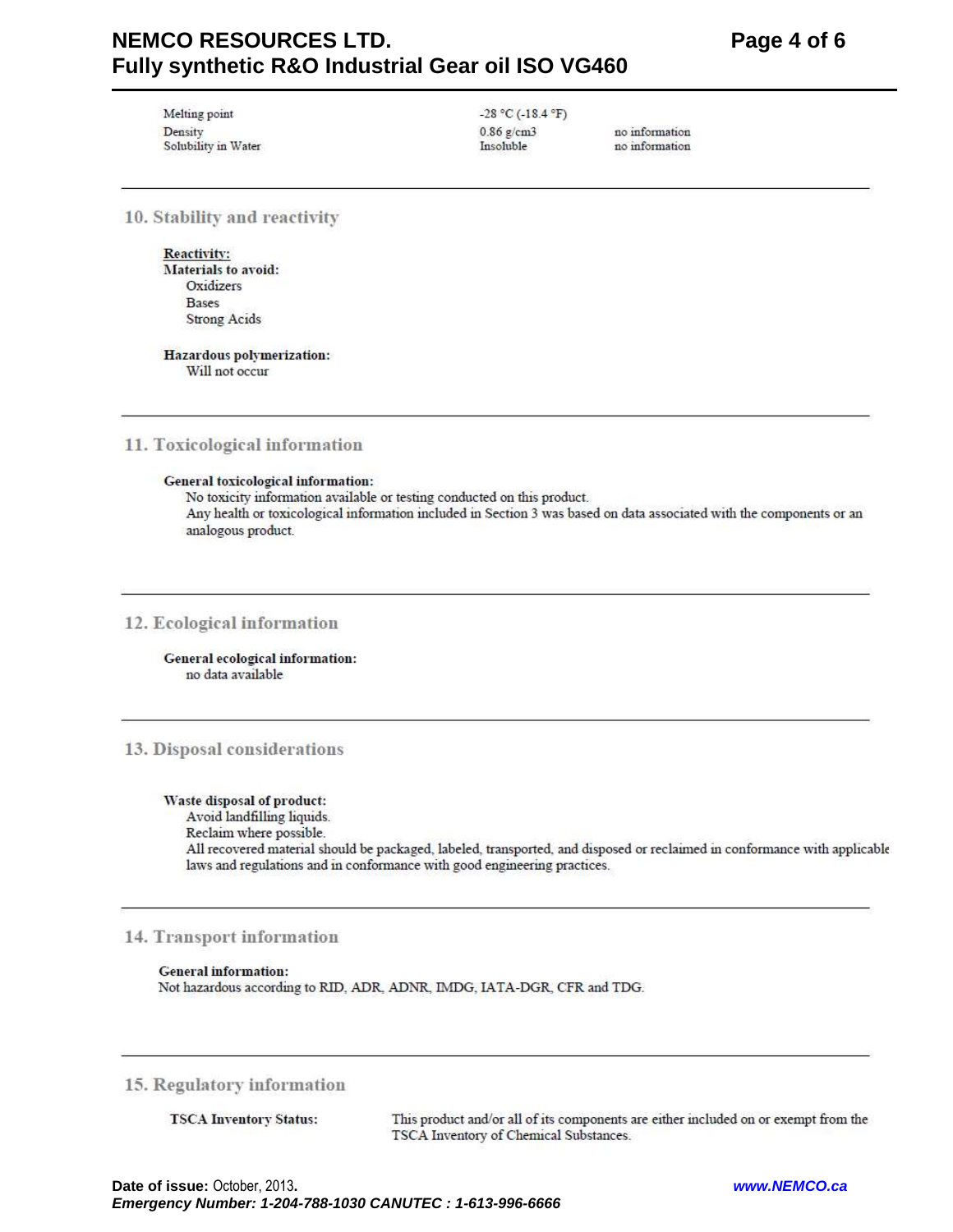# **NEMCO RESOURCES LTD.** Page 5 of 6 **Fully synthetic R&O Industrial Gear oil ISO VG460**

| <b>SARA 311/312 Hazard</b><br><b>Categories:</b>   | None                                                                                                                                                |                |                                                                                |
|----------------------------------------------------|-----------------------------------------------------------------------------------------------------------------------------------------------------|----------------|--------------------------------------------------------------------------------|
| TSCA 12(b) Components:                             | none                                                                                                                                                |                |                                                                                |
| <b>SARA 313 Toxic Chemicals:</b>                   | none                                                                                                                                                |                |                                                                                |
| <b>SARA 302 Extremely Hazardous</b><br>Substances: | US. EPA Emergency Planning and Community Right-To-Know Act (EPCRA)<br>A)                                                                            |                | SARA Title III Section 302 Extremely Hazardous Substance (40 CFR 355, Appendix |
|                                                    | <b>FORMALDEHYDE</b>                                                                                                                                 | $CAS: 50-00-0$ | $\leq$ 1 0000PPM                                                               |
| <b>CERCLA Hazardous Chemicals:</b>                 | US. EPA CERCLA Hazardous Substances (40 CFR 302)                                                                                                    |                |                                                                                |
|                                                    | <b>METHYLENE OXIDE</b><br>POLYCYCLIC ORGANIC                                                                                                        | $CAS: 50-00-0$ | $\leq$ 1.0000PPM                                                               |
|                                                    | <b>MATTER</b>                                                                                                                                       | CAS: 115-86-6  | 0.7%                                                                           |
| <b>California Proposition 65:</b>                  | This product contains the following chemical/s known to the State of California to<br>cause cancer and/or birth defects or other reproductive harm. |                |                                                                                |
|                                                    | FORMALDEHYDE (GAS)                                                                                                                                  | CAS: 50-00-0   | $\leq$ =1.0000PPM                                                              |